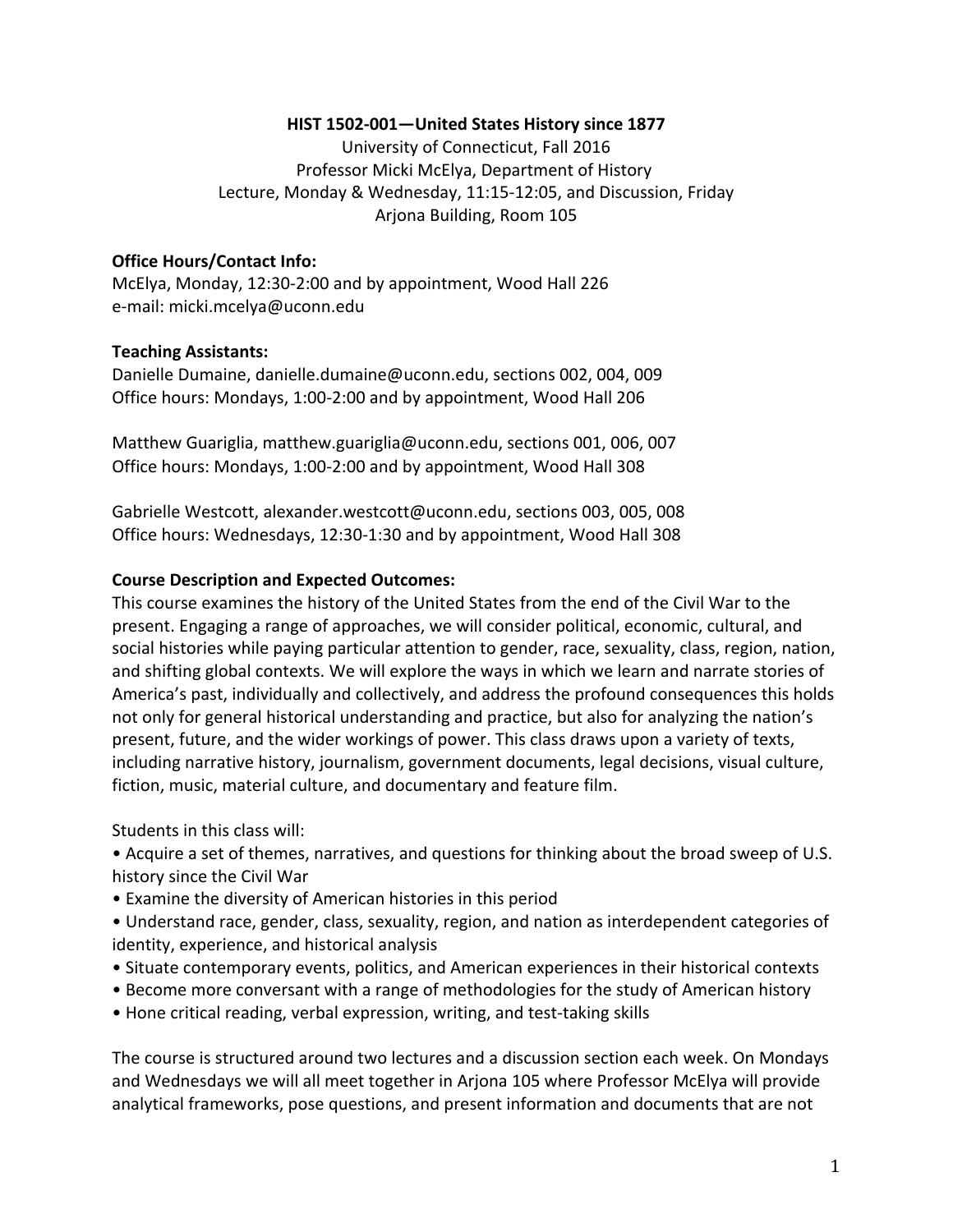necessarily covered in the textbook. These lectures \*will not\* be reiterations of factual information from assigned readings, but are designed with the understanding that you are reading the texts on the schedule described below. On Fridays you will meet with your TA to discuss information from lectures, the textbook chapters, and documents posted weekly on HuskyCT. You will also use this time to go over assignments, get feedback, and review for exams. It is critical that you complete all reading assignments for the week before Friday *meetings.* The best approach is to read assigned textbook chapters for Mondays and documents for Fridays. This will allow you to get the most out of lecture and discussion. You should make it a habit to check HuskyCT regularly for course announcements, helpful links, and documents.

### **Requirements and Class Policies:**

Participation: Your success in this class requires thoughtful participation and the completion of all readings and assignments. Each student is expected to attend every class meeting, to be on time, to have read completely and with care all assignments, and to engage actively and intelligently in discussions. Please note that attendance alone does not constitute full participation. Discussion section participation grades will be calculated each Friday on a 10point scale. Being in class and listening actively for the full discussion period will earn you 7.5 points; offering your opinions, questions, and ideas will earn more up to 10 points for excellent participation. Excessive tardiness, phone or computer usage, non-class-related talking, or generally disruptive behavior will result in a reduction of points. While attendance does not comprise a numerical part of your grade, it bears noting that you cannot participate if you are not in class.

# **The assignments are:**

• **Five Response Papers** of no more and no fewer than two pages on questions provided a week in advance due at the beginning of section on the Fridays of your choosing. The questions will be posted on HuskyCT by Friday morning a week before they are due. Response papers cannot be e-mailed to the professor or TAs. You must hand them to your TA at the beginning of section in hardcopy. While you have control over your response writing schedule and should make plans based on your interests, your other assignments and exams for this course, and the work and due dates in your other classes, you must complete at least three responses by the Friday of Week Ten, March 25. Late response papers will not be accepted. Please see the grading rubric for more detail on this assignment.

• A 50-minute midterm and 2-hour final exam to be written in class using blue books that will be provided for you. We will hand out review sheets in advance. You will be allowed to bring one 8.5 x 11 sheet of paper with notes to the exam that you must hand in with your test book.

• **Extra Credit** opportunities will be available throughout the semester, including options connected to the UConn Reads 2016 common text, Michelle Alexander's *The New Jim Crow: Mass Incarceration in the Age of Color Blindness* (2012)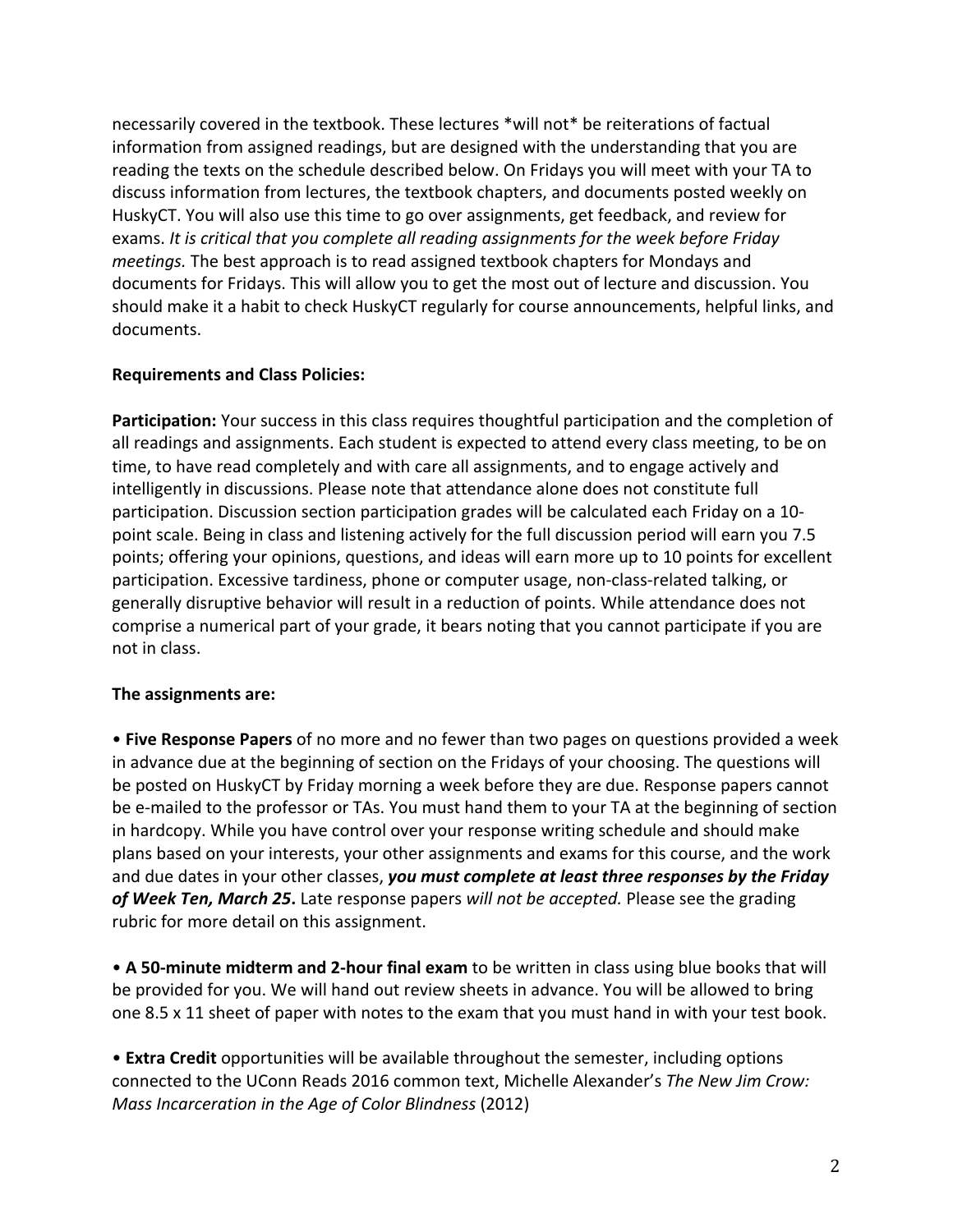#### Grades will be calculated in the following manner:

| Participation          | ⋍ | 10% |
|------------------------|---|-----|
| <b>Response Papers</b> | = | 35% |
| Midterm exam           | ⋍ | 25% |
| Final exam             | = | 30% |

**Accessibility:** To request accommodations for a disability you must first contact the Center for Students with Disabilities (CSD) CSD engages in an interactive process with each student and reviews requests for accommodations on an individualized, case-by-case basis. Depending on the nature and functional limitations of a student's documented disability, he/she may be eligible for academic accommodations. CSD collaborates with students and their faculty to coordinate approved accommodations and services for qualified students with disabilities. If you have a documented disability for which you wish to request academic accommodations and have not contacted the CSD, please do so as soon as possible. The CSD is located in Wilbur Cross, Room 204 and can be reached at  $(860)$  486-2020 or at csd@uconn.edu. Detailed information regarding the process to request accommodations is available on the CSD website at www.csd.uconn.edu.

**Academic Integrity and Misconduct:** I take academic integrity very seriously, and expect everyone in my classes to do so as well. Cheating and plagiarism, which includes the misrepresentation of another's ideas as your own as well as copying word-for-word from another source, will not be tolerated. Any case of misconduct will be handled in accordance with the guidelines established in *The Student Code* as they are outlined at: http://www.dosa.uconn.edu/student\_code\_appendixa.html.

**The Unplugged Classroom:** You *may not* use computers or cell phones during lecture or discussion—please leave them at home or in your bag. If a disability necessitates computer use for note taking, documentation from CSD must be provided and I may ask that you sit with other computer users.

**University Policy on Final Exams:** From the Dean of Students—"Students are required to be available for their final and/or complete and assessment during the stated time. If you have a conflict with this time you must visit the Dean of Students Office to discuss the possibility of rescheduling your final. ... Please note that vacations, previously purchased tickets or reservations, graduations, social events, misreading the finals schedule and over-sleeping are not viable excuses for missing a final. If you think that your situation warrants permission to reschedule, please contact the Dean of Students Office, Wilbur Cross Building,  $2<sup>nd</sup>$  floor, room 203 to meet with a staff member."

# **Readings:**

The following book is required for the course and is available for purchase at the Co-op and on reserve at Homer Babbidge Library: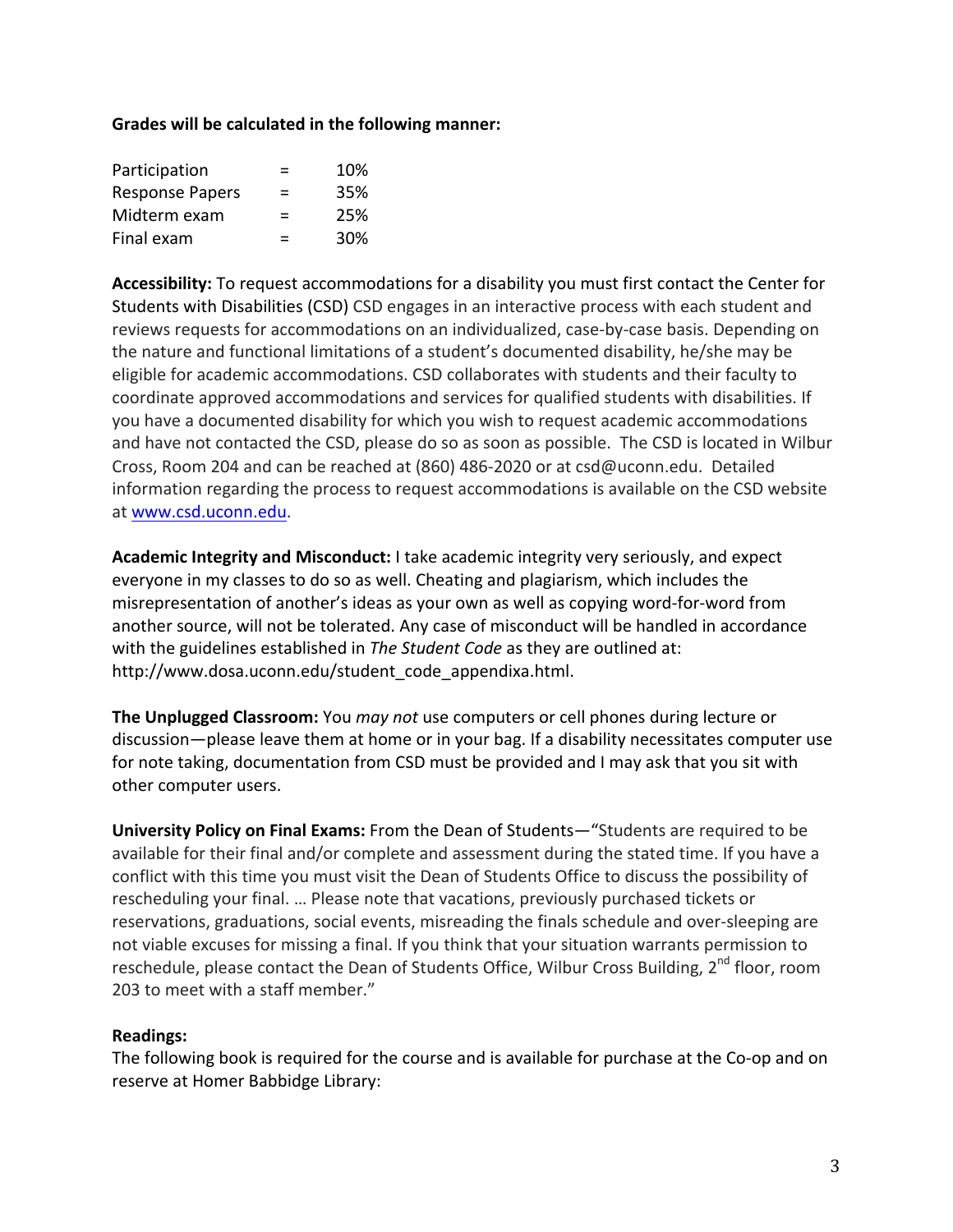Roark, et. al., *The American Promise: A Concise History from 1865 (vol. 2)*, fifth edition (2013)

Weekly documents for discussion section are available on the course HuskyCT page.

## **Schedule of Readings and Assignments:**

### Week One: The Ends of Reconstruction, 1865-1877

**Wednesday, 1/20**—What is the American Promise? (course introduction) **Friday, 1/22**—*The American Promise, Chapter 16* HuskyCT: Walter Johnson, "King Cotton's Long Shadow," (2013); Thomas Nast, "This is a White Man's Government," (September 1868)

### **Week Two: The West, 1865-1890**

**Monday, 1/25**—*The American Promise, Chapter 17* Wednesday, 1/27-Chapter 17, cont.

# **Friday, 1/29—**

HuskyCT: Hin-mah-too-yah-lat-kekt ("Chief Joseph"), "An Indian's Views of Indian Affairs," (1879); Ida Lindgren, *Letters from the Kansas Prairie* (1870-1874); Guri Olsdatter, Letter from *the Minnesota Frontier* (1866); Richard Pratt, "The Advantages of Mingling Indians with Whites," (1892); Textbook: *Beyond America's Borders: Imperialism, Colonialism, and the Treatment of the Sioux and the Zulu*

# Week Three: The Gilded Age, 1870-1890

**Monday, 2/1**—*The American Promise*, Chapter 18 Wednesday, 2/3-The American Promise, Chapter19 **Friday, 2/5**—

HuskyCT: Helen Campbell, *Interviews with Domestic Servants* (1880s); Andrew Carnegie, "Wealth," (1889); Selections on Riis—"How the Other Half Lives" and "Slideshow;" William Graham Sumner, *The Challenge of the Facts* (1914)

# Week Four: Changing U.S. Imperialism, 1890-1900

**Monday, 2/8**—*The American Promise*, Chapter 20 **Wednesday, 2/10**—Chapter 20, cont. **Friday, 2/12**— HuskyCT: Emilio Aguinaldo, "Case against the United States," (1899); Theodore Roosevelt, "The Strenuous Life," (1900); Pear's Soap Advertisement, "The White Man's Burden" (1899)

# **Week Five: The Progressive Era, 1900-1916**

**Monday, 2/15**—*The American Promise*, Chapter 21 Wednesday, 2/17-Chapter 21, cont. **Friday, 2/19—**

HuskyCT: Cheney Brothers Mills, Manchester, CT, Hiring Specifications Cards (c. 1925); W.E.B. Du Bois, "Of Mr. Booker T. Washington and Others," (1903); Booker T. Washington, "Speech to the Atlanta Cotton States and International Exposition," (1895)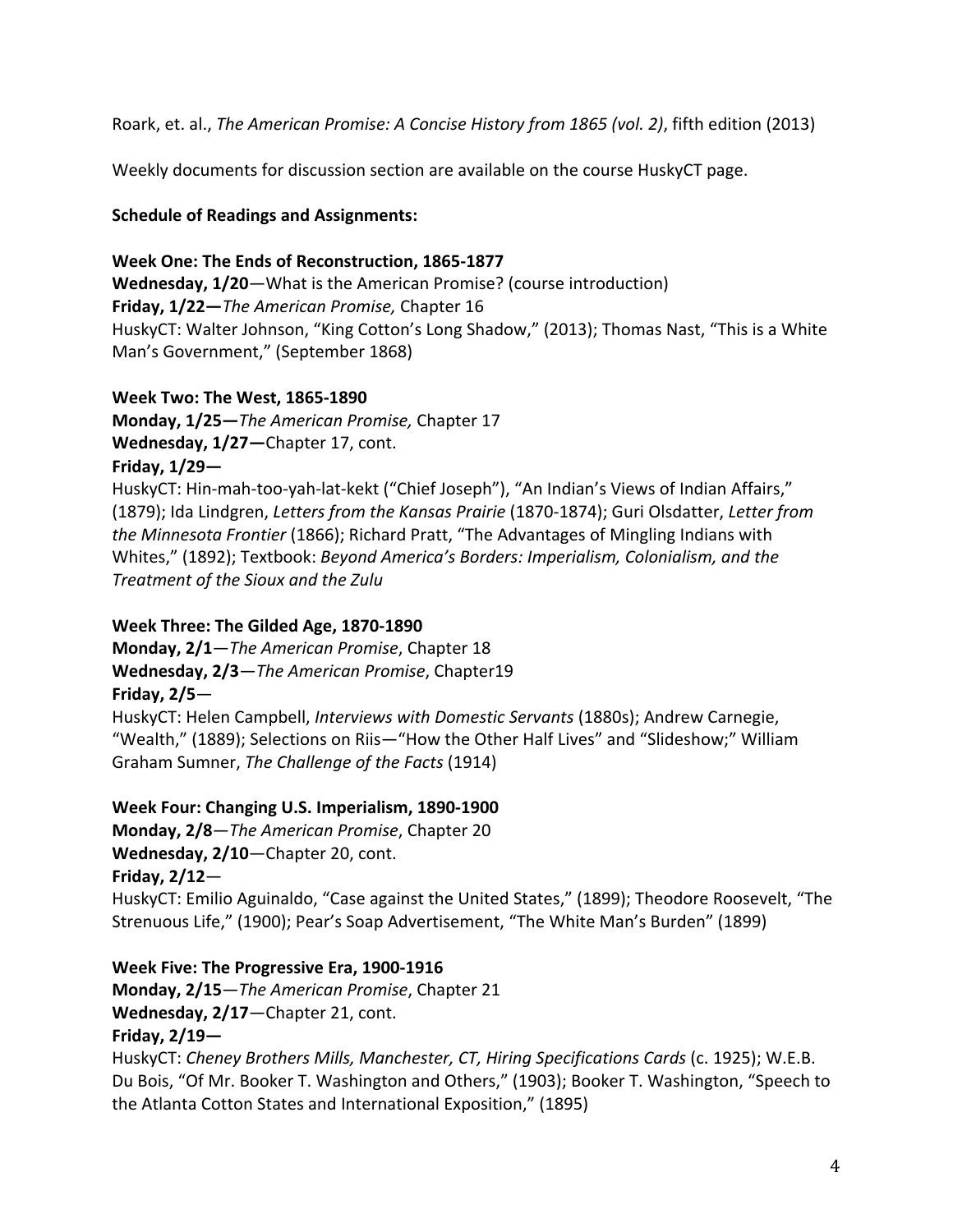## Week Six: Making the World Safe for Democracy? 1914-1920

**Monday, 2/22**—*The American Promise*, Chapter 22 **Wednesday, 2/24**—Chapter 22, cont.

## **Friday, 2/26**—

HuskyCT: Marcus Garvey, "If You Believe the Negro has a Soul," (1921); Emma Goldman, "We Don't Believe in Conscription," (1917); A. Mitchell Palmer, "The Case Against the 'Reds," (1920); Textbook: *Documenting the American Promise: The Final Push for Woman Suffrage*

# Week Seven: The "New" Era and Great Depression, 1920-1932

**Monday, 2/29**—*The American Promise*, Chapter 23

Wednesday, 3/2-Chapter 23, cont.

### Friday,  $3/4-$

HuskyCT: Linda Gordon, "Remembering Margaret Sanger's Legacy, One Hundred Years Later," (2014); Margaret Sanger, "Free Motherhood," (1920); U.S. Public Health Service, "Keeping Fit: A Health Exhibit for Men and Boys," parts 1 & 2 (1919); U.S. Public Health Service, "Youth and Life: An Exhibit for Girls and Young Women," (1922)

# Week Eight: The New Deal, 1932-1938

**Monday, 3/7-The American Promise, Chapter 24** Wednesday, 3/9-Chapter 24, cont.

### Friday,  $3/11$ —

HuskyCT: Minnie Hardin, "Letter to Eleanor Roosevelt," (1937); Herbert Hoover, "Anti-New Deal Campaign Speech," (1936); Stephen Labaton, "Congress Passes Wide-Ranging Bill Easing Bank Laws," (1999); "Remember My Forgotten Man," (1933); FDR, "Fireside Chat 1—On the Banking Crisis," (March 12, 1933); WPA Murals, Norwalk, CT

# **Week Nine: Spring Break!**

**Week Ten: Midterm and WWII, 1939-1945 Monday, 3/21—MIDTERM! Wednesday, 3/23**—*The American Promise*, Chapter 25 **Friday, 3/25**— HuskyCT: Grant Hirabayashi, *Oral History* (1999); Soldiers Send Messages Home (1941-1945); "Reinforcements Coming Up ... From Miss Casey Jones!!!" Along the Line, New Haven Railroad *Employee Magazine* (1943)

Week Eleven: The Early Cold War, Affluence, and Disparity, 1945-1960 **Monday, 3/28**—*The American Promise*, Chapter 26 Wednesday, 3/30-Chapter 26, cont. Friday,  $4/1-$ HuskyCT: Federal Civil Defense Administration, "Duck and Cover," (1951); George Kennan, "The Long Telegram," (1946); *NSC-68: U.S. Objectives and Programs for National Security* (1950)